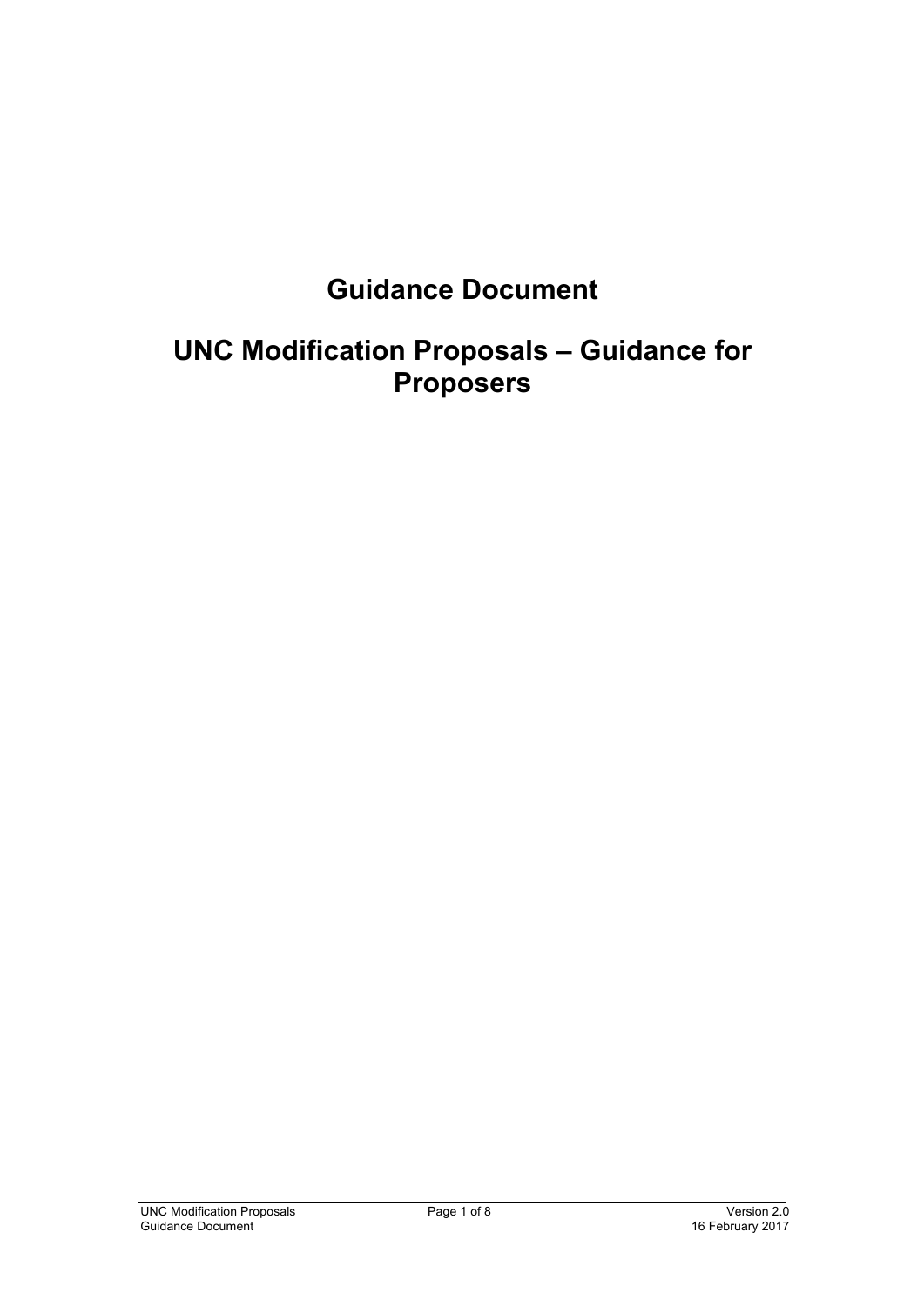## **Introduction**

This document is the UNC Modification Guidance Document referenced in the Uniform Network Code (UNC) Modification Rules. It may be modified by Panel Majority, as provided for in paragraph 5.1.2 (a) of the Modification Rules.

#### **Background**

In order to facilitate an efficient modification process it is important that sufficient interaction is had, in all but exceptional cases, with related parties prior to the official raising of a modification. This will ensure that the matter is indeed a valid UNC matter; that key impacts (direct or indirect) are highlighted and that implementation issues/system impacts are considered.

This framework seeks to set out best practice, providing transparency to the existing process, clarity to parties involved in the process and consistent expectations. Please note that this document is providing direction regarding raising Modification Proposals (modifications). For ideas that require further development the Issues and Request routes are available, both of which allow ideas to be discussed by industry and shaped into sufficiently detailed modifications.

## **Pre-Modification Engagement**

A potential Proposer should aim to discuss their proposal with the Joint Office of Gas Transporters and with relevant industry colleagues (including Shippers, Transporters and Xoserve) sufficiently ahead of a Panel submission date to allow them to shape their modification. Potential Proposers are encouraged to use the informal 'Pre-Modification Discussions' item included on every Workgroup agenda for this purpose.

Guidance should be sought on:

- 1. Whether the proposal is appropriate as a UNC modification change or whether it should be raised under alternative governance;
- 2. Any direct or indirect impacts of the change; and
- 3. Any system change requirements and any other relevant considerations.

Where an issue is not sufficiently developed even following the above mentioned engagement then alternative routes should be sought prior to raising a modification, for example, raising either a Workgroup Issue or a Request.

If relevant contact details are not available, the Proposer should contact the Joint Office who will be able to supply details.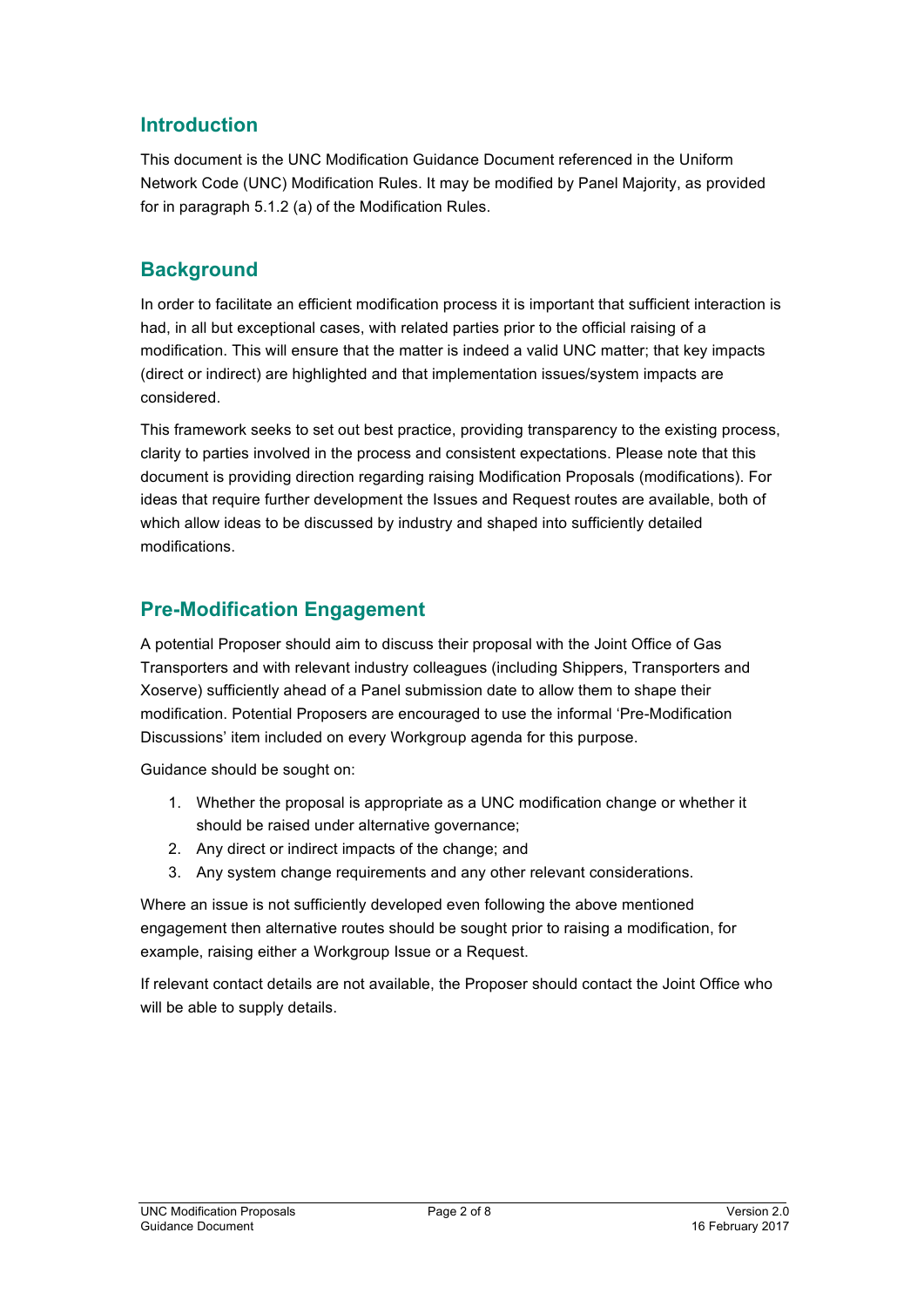## **Guidance for New Modification Proposals – Modification Template**

## **1 Summary**

For each of the three sections in the Summary, no more than one paragraph is expected.

#### **What**

Proposers should explain in straightforward non-UNC terminology the proposed change.

#### **Why**

Proposers should explain in straightforward non-UNC terminology the drivers of the change – for instance, a legislative change, or implementing a Policy decision.

#### **How**

This section sets out in plain English of how the Code is to be modified to achieve the proposed change.

## **2 Governance**

#### **Justification for Urgency, Authority Direction or [Fast Track] Self Governance**

Proposers should amend the subtitle above to show their requested governance route.

If **Urgency** is to be requested, it is highly recommended that the Joint Office be consulted before proceeding such that advice can be sought on suitable process steps and/or timeline. Proposers should also refer to the Ofgem Guidance on Code Modification Urgency Criteria here: http://www.gasgovernance.co.uk/mods and describe the reasons for requesting Urgency.

After 17 February 2017, all new modification proposals follow a presumption of **Self-Governance** unless there is a material impact on one or more of the self governance criteria.

If **Authority Direction** is to be requested, Proposers should refer to the Authority Direction/Self Governance Materiality Guidance here: http://www.gasgovernance.co.uk/mods

In all cases, there must be justification provided for the Proposer's requested governance position, which should include an assessment of the actual materiality (for example, in cost to consumers).

The Self Governance Criteria and the Fast Track Criteria are set out in the modification template and should form the basis of the Proposer's assessment about the appropriate level of governance.

**Fast track** proposals must be fully developed and include the Proposer's Legal Text.

## **3 Why Change?**

This section sets out the defect in Code, which may be an error, an omission or something the Proposer wishes to change. The context for the proposal must be clearly set out and should explain: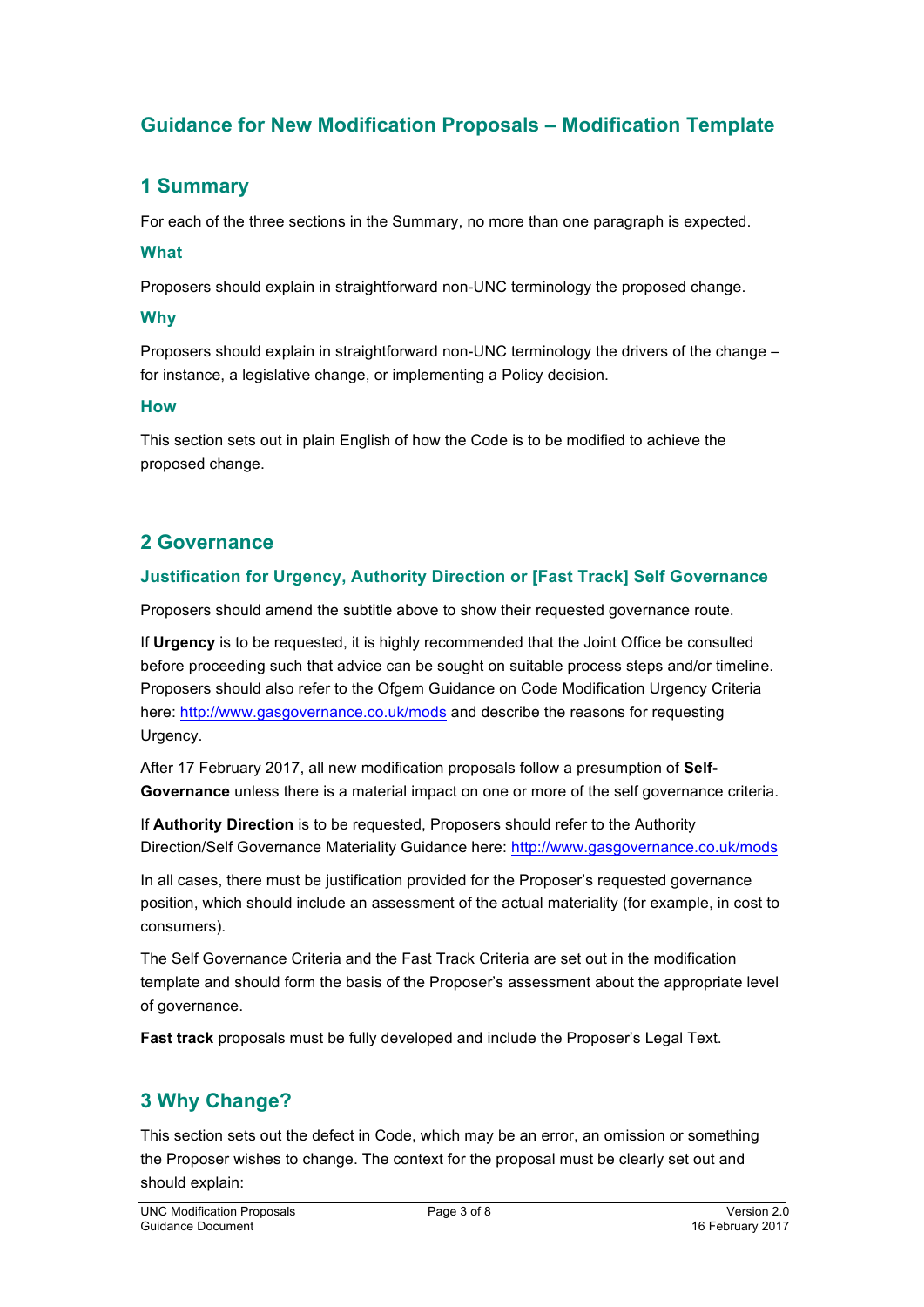- 1. What the driver is and which parties are impacted;
- 2. Why this is a Code matter (in the case of new additions); and
- 3. What the effects are should the change not be made.

## **4 Code Specific Matters**

This section is for Proposers to include any relevant reference material, external guidance or to highlight any special skills that might be needed during the assessment phase.

Weblinks work well in this section.

## **5 Solution**

To avoid undue delays in the Workgroup phase, Panel expects that initial modification proposals will be sufficiently complete that they can anticipate the likely impact and Workgroup effort required such that realistic assessment timeframes can be set.

For smaller UNC parties, Panel will apply more latitude with respect to the level of detail they will accept in an initial proposal, however such parties are still expected to avail themselves of pre-modification support as described above.

Any additional explanation that Proposers believe is helpful, but that is not intended to be written in to Code, must be clearly marked as such ("for information only" or "for the avoidance of doubt" or similar works well in such situations) to aid with the development of legal text.

For the avoidance of doubt, the Solution shall clearly set out the contractual changes required, not the detail of the process/system change required.

Proposers should be aware that Panel may, should it determine that insufficient detail is provided, defer consideration to a future date to allow the Proposer to consider the areas of concern.

## **6 Impacts and Other Considerations**

This section helps Panel to understand how the modification interacts with existing arrangements; Proposers are encouraged to be as complete as they can about any potential conflicts or concerns relating to all parts of the industry supply chain, and particularly on consumers.

#### **Significant Code Review (SCR) or significant industry change**

Panel needs to know the impact of the proposed change on either an SCR or a significant project. Proposers should consider impacts ahead of, during and after such projects.

Proposers should be aware that any impact on a section of Code within the scope of an Ofgem Significant Code Review may not be progressed at that time.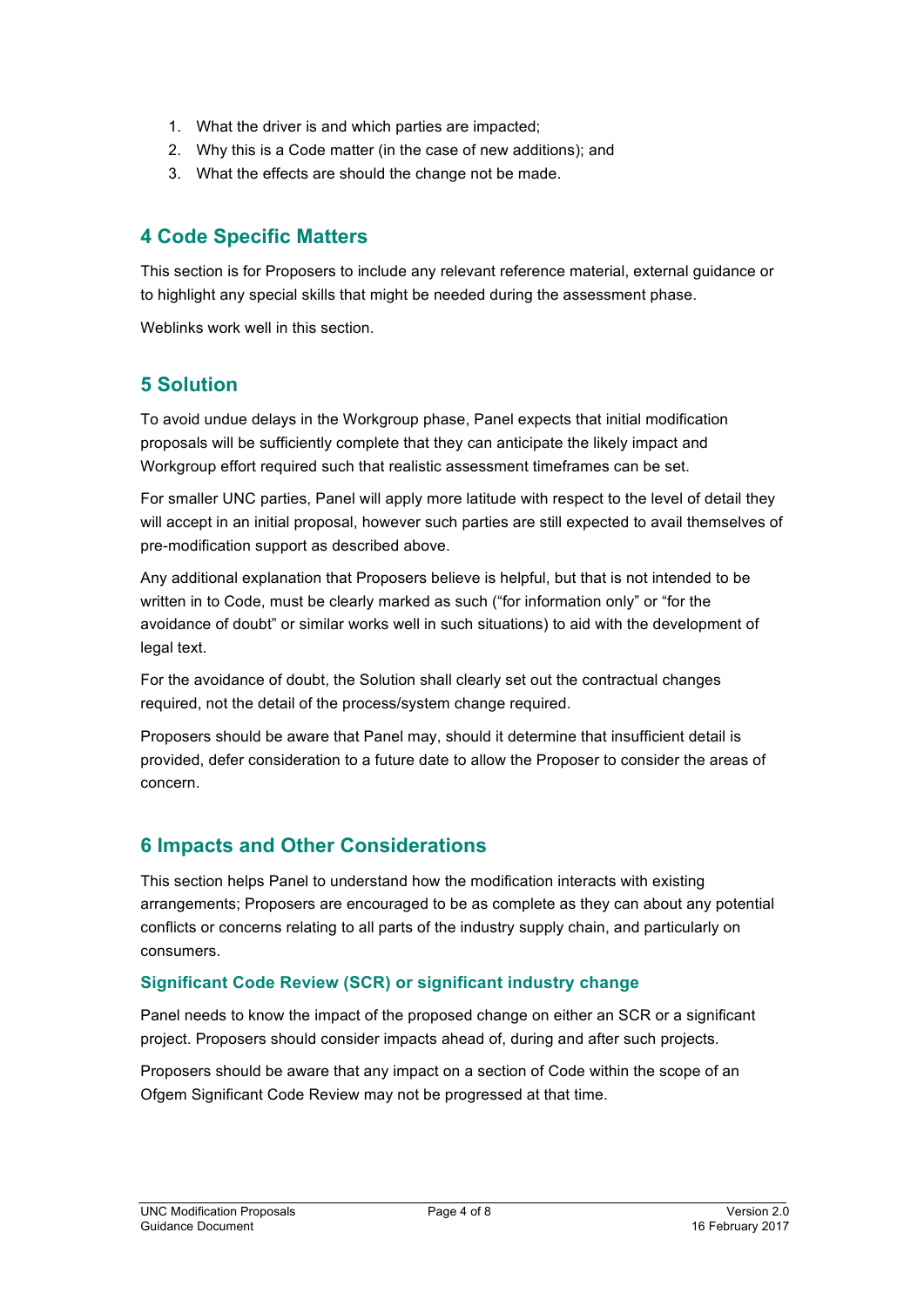#### **Consumer Impacts**

Proposers are required to provide an initial view of the impacts of their proposal on consumers, preferably by type of consumers (small, large etc). This is an important part of the Workgroup Assessment phase and will be revisited by the Workgroup.

#### **Cross Code Impacts**

Proposers should consider, and highlight in the appropriate section, whether any other Code is affected – e.g. iGT UNC or SPAA. If so, it is likely that Panel will request that joint workgroup meetings are held.

#### **EU Code Impacts**

Proposers should identify the affected EU Code and the impact as they see it.

#### **Central Systems Impacts**

Proposers must provide their view of the impacts on central systems (inc. Gemini and UK Link) that may be affected; this will be supported by further input from the Central Data Services Provider (Xoserve) later in the process

## **7 Relevant Objectives**

For every Objective an assessment should be made stating whether the impact of the Solution is negative, neutral ("none") or positive. Impacts (ie negative and/or positive) should be clearly explained. It is not enough to simply state that, for instance, a modification has a positive impact on competition between shippers (Objective d); a full rationale of specifically how competition is furthered must be provided.

This must be repeated for every Objective that is impacted.

#### **8 Implementation**

The Proposer must identify when they require implementation to be made. If a date is specified, Code requires two alternative fixed dates to also be provided. Proposers may alternatively wish implementation to be 'as soon as possible'.

In the case of Fast Track and Self Governance, the modification template includes the recommended wording to capture the objection/appeal window after Panel determines to implement.

## **9 Legal Text**

Proposers are welcome to provide Suggested Legal Text alongside their modification, but are under no obligation to do so unless Fast Track procedures are requested (see above).

Legal text will be drawn up by the relevant Transporter at a time when the modification is sufficiently developed in line with the Legal Text Guidance Document.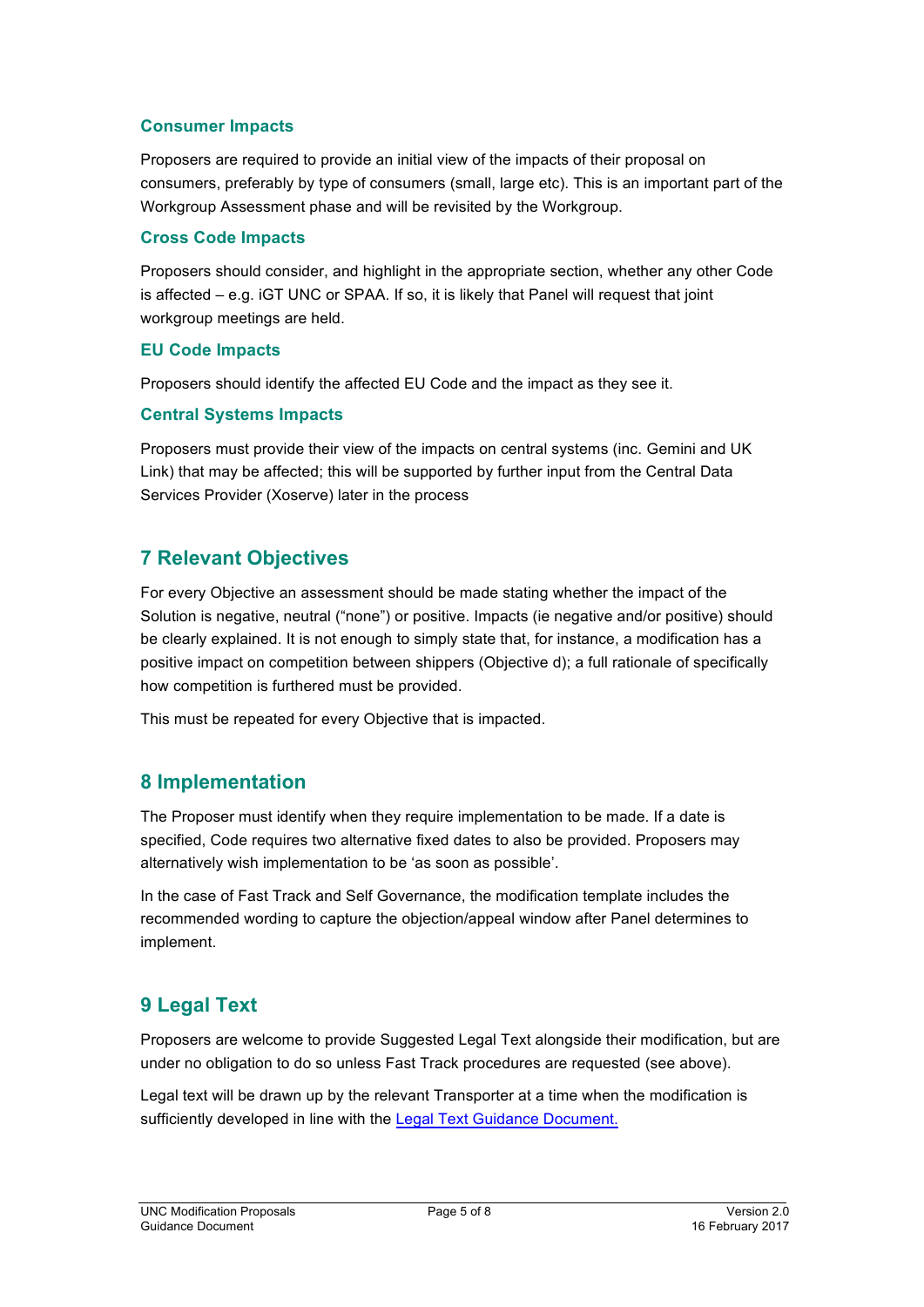#### **10 Recommendations**

Proposers need to make a clear recommendation to Panel – indicating whether they would like their modification to be assessed by a Workgroup (normal) or, if fully developed, to be issued to consultation (exceptional cases). It should be noted that Panel may direct that the nominated Transporter provides legal text before any consultation takes place.

#### **Alternatives**

Alternative proposals may only be raised in the time between the issuing of a modification to a Workgroup for assessment and the completion of the Workgroup Report for Panel consideration.

All of the same guidance applies. In addition, Proposers need to make the differences in the Solution clear in their Alternative.

Normally the Joint Office will provide a copy of the original modification (i.e. upon which the Alternative is to be based) so that consistency is ensured.

A single Workgroup Report will be developed by the Joint Office, which will draw out the differences and assess the relevant merits.

#### **Variations**

Once a consultation has been conducted a modification may not be amended. If changes to the Solution in an original modification become necessary (for instance, due to an issue arising in the consultation or an Ofgem send-back), there is a separate document required to be produced that sets out the reasons and change/s, including Legal text.

The Joint Office should be consulted in all such cases.

## **Urgent Modification Proposals**

An Urgent modification needs Ofgem approval for the requested process and timeline. Since the steps in the modification process can be amended, requests for Urgency are normally considered by Panel before Ofgem makes a direction.

Proposers wishing to make an Urgent modification proposal should contact the Joint Office for guidance, since cases need to be considered on their individual merits.

Ofgem has produced a helpful guidance document available here: http://www.gasgovernance.co.uk/mods.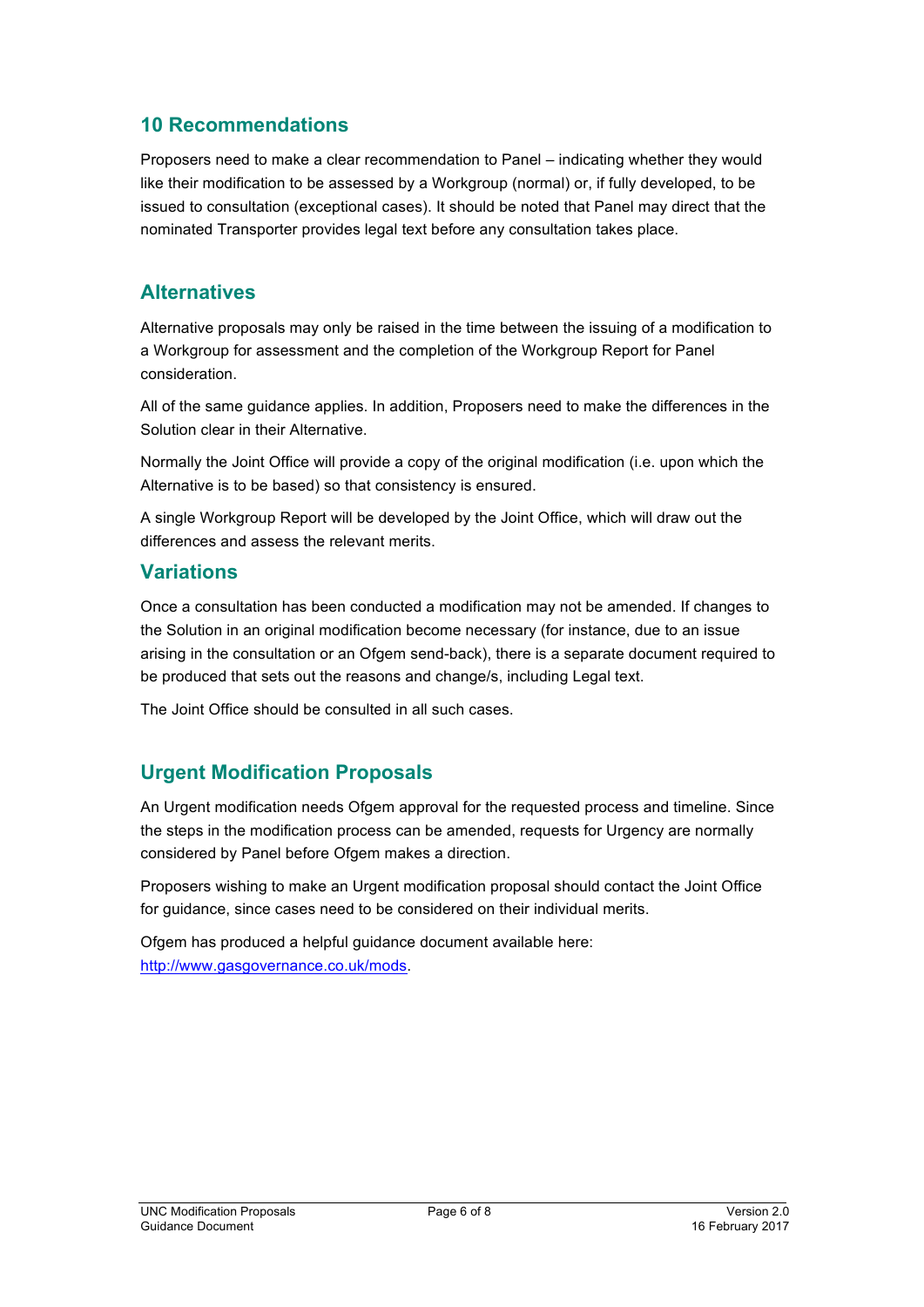## **Appendix: Modification Proposal Checklist**

|                | 1. Summary                                                                                            |  |
|----------------|-------------------------------------------------------------------------------------------------------|--|
|                | Does the Self Governance statement include the relevant qualifying criteria and                       |  |
| 1a             | evidence to justify the request? (including the materiality)                                          |  |
|                | Where applicable, does the Fast Track statement include the relevant qualifying                       |  |
| 1 <sub>b</sub> | criteria and evidence to justify the request?                                                         |  |
|                | Have you provided the proposed Legal Text?                                                            |  |
| 1 <sub>c</sub> | Has the problem as described in Why Change? (identified in Section 2) been                            |  |
|                | summarised?                                                                                           |  |
| 1 <sub>d</sub> | Has the remedy as described in the Solution (identified in Section 3) been                            |  |
|                | summarised?                                                                                           |  |
| 1e             | Have the appropriate Relevant Objectives (identified in Section 4) been<br>identified and summarised? |  |
| 1f             | Has the Implementation plan (identified in Section 5) been summarised?                                |  |
|                | Has the impacts to other significant change (identified in Section 6) been                            |  |
| 1g             | summarised?                                                                                           |  |
|                |                                                                                                       |  |
|                | 2. Why Change?                                                                                        |  |
| 2a             | Is the reason for the proposed change clear?                                                          |  |
| 2b             | Have the impacted parties been identified?                                                            |  |
| 2c             | Has the defect in Code been fully described?                                                          |  |
| 2d             | For new additions to Code, has the rationale for this being a Code matter been                        |  |
|                | provided?                                                                                             |  |
| 2e             | Have references to external requirements been included (such as EU Codes,                             |  |
| 2f             | GS(M)R, iGT UNC etc)?<br>Is it clear what the consequences are if the proposal does not proceed?      |  |
|                |                                                                                                       |  |
|                | 3. Solution                                                                                           |  |
| 3a             | Does the Solution directly address the identified defect?                                             |  |
| 3b             | Does the Solution describe only the UNC changes?                                                      |  |
| 3 <sub>c</sub> | Has the impacted section of Code been identified?                                                     |  |
| 3d             | Are Business Rules required/provided?                                                                 |  |
| 3e             | Have time-critical events been clearly specified?                                                     |  |
| 3f             | Have responsibilities been clearly defined?                                                           |  |
|                | Are any guidance notes or diagrams marked as not being part of the formal                             |  |
| 3g             | Solution?                                                                                             |  |
| 3h             | Has the rationale for User Pays been included?                                                        |  |
|                | If User Pays, is the cost allocation methodology clear (does it provide an                            |  |
| 3i             | unambiguous statement of the proposed allocation, incl. basis and relevant                            |  |
|                | $date/s$ ?                                                                                            |  |
|                |                                                                                                       |  |
|                | 4. Relevant Objectives<br>Is this a Charging Methodology related modification?                        |  |
| 4a             | If so, ensure that the correct version of the modification template is used.                          |  |
| 4b             | Are the impacts on the Relevant Objectives identified?                                                |  |
|                | Are supporting statements (including quantification of potential impacts etc.) for                    |  |
| 4c             | the Relevant Objectives provided?                                                                     |  |
|                |                                                                                                       |  |
|                | 5. Implementation                                                                                     |  |
| 5a             | Is there an unambiguous implementation statement?                                                     |  |
|                | If timescales proposed, have at least 2 fixed dates and a backstop date been                          |  |
| 5b             | identified and justified? (not applicable for SG modifications)                                       |  |
|                |                                                                                                       |  |
|                | 6. Impacts                                                                                            |  |
| 6a             | Have any affected SCRs or Change Projects been identified?                                            |  |